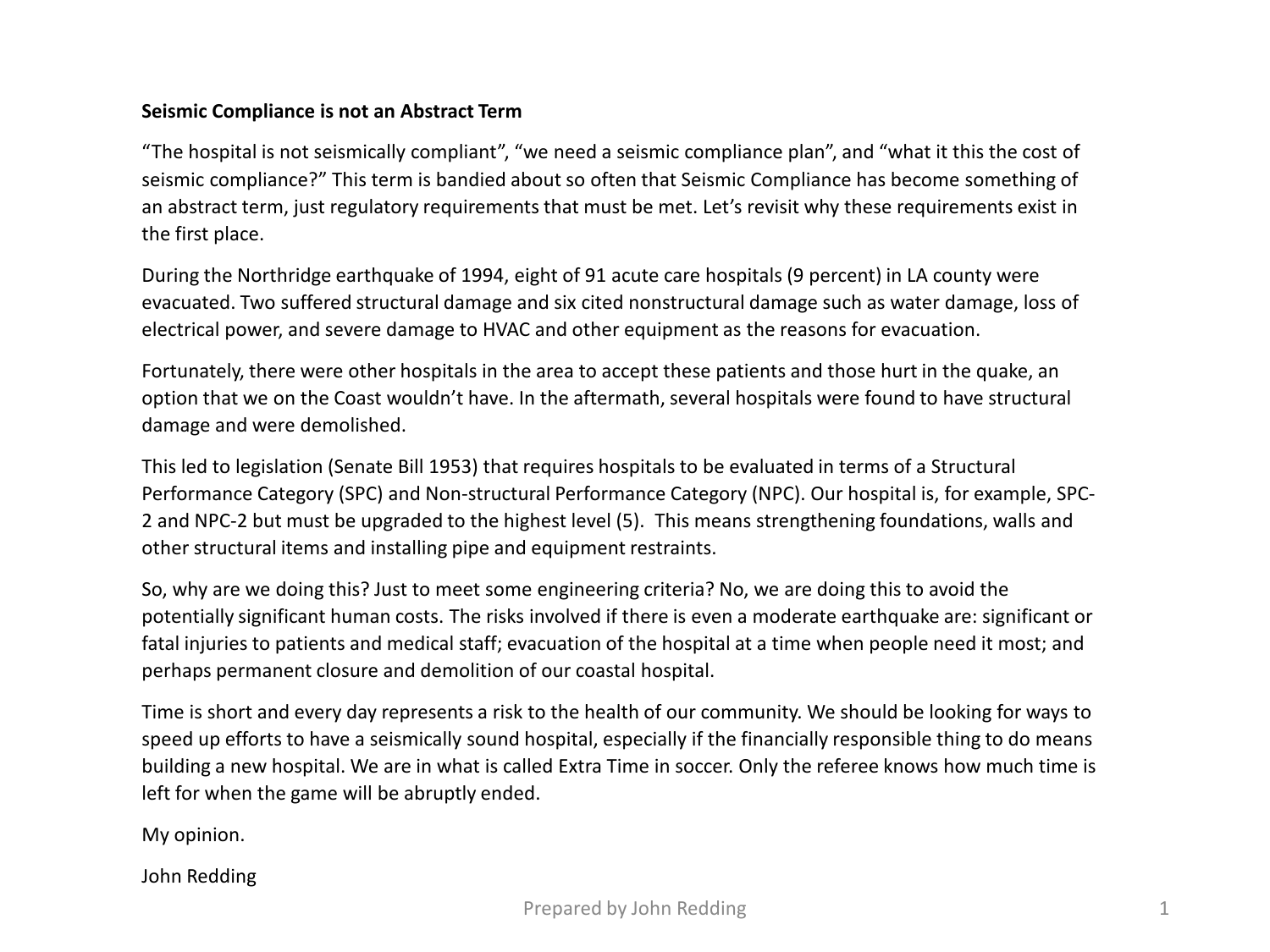

## Coastal Healthcare Facility 2030 Owned by MCHC District Operated by Adventist Health Network

| New hospital and                                                                                                                                                 | Outpatient                                                                                                                                                                                |
|------------------------------------------------------------------------------------------------------------------------------------------------------------------|-------------------------------------------------------------------------------------------------------------------------------------------------------------------------------------------|
| clinic                                                                                                                                                           | Pavilion                                                                                                                                                                                  |
| Med-Surge<br>Overnight stays<br>$\bullet$<br><b>Outpatient Surgery</b><br><b>Emergency Services</b><br>$\bullet$<br>Selected outpatient<br>$\bullet$<br>services | <del>Med-Surge</del><br>Overnight stays<br><b>Outpatient Surgery</b><br><b>Emergency Services</b><br>٠<br>Selected outpatient services<br>Transfer capability<br><b>Observation Rooms</b> |
| Probable cost                                                                                                                                                    | Probable cost                                                                                                                                                                             |
| \$35 to \$65 million                                                                                                                                             | unknown                                                                                                                                                                                   |
| Opportunity to convert                                                                                                                                           | Opportunity to convert                                                                                                                                                                    |
| hospital to a SNF                                                                                                                                                | hospital to a SNF                                                                                                                                                                         |
|                                                                                                                                                                  |                                                                                                                                                                                           |

Expansion of Telemedicine Faces Challenges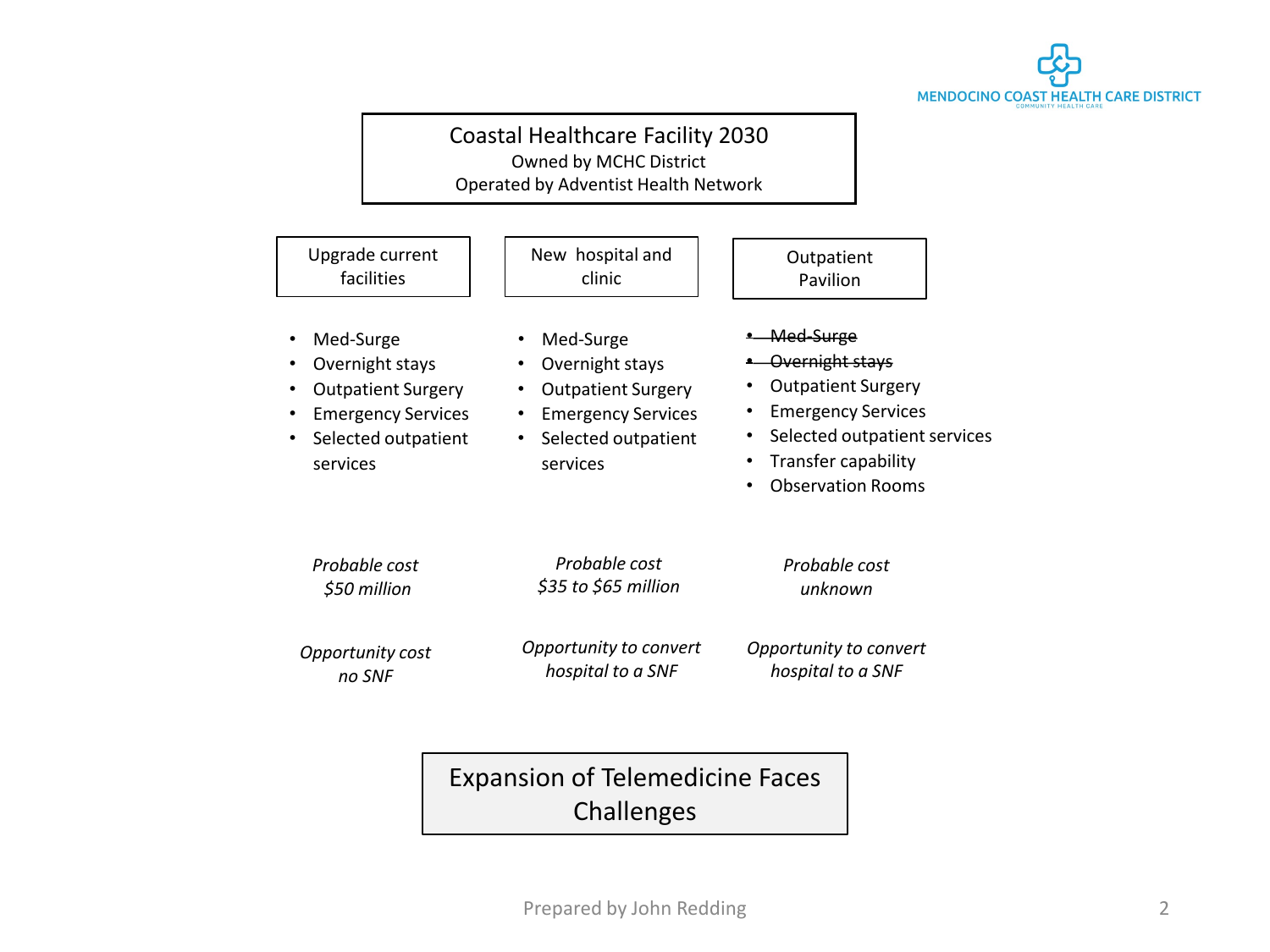## Coastal Healthcare Facility 2030 *Timeline Also Applicable to an Outpatient Pavilion*



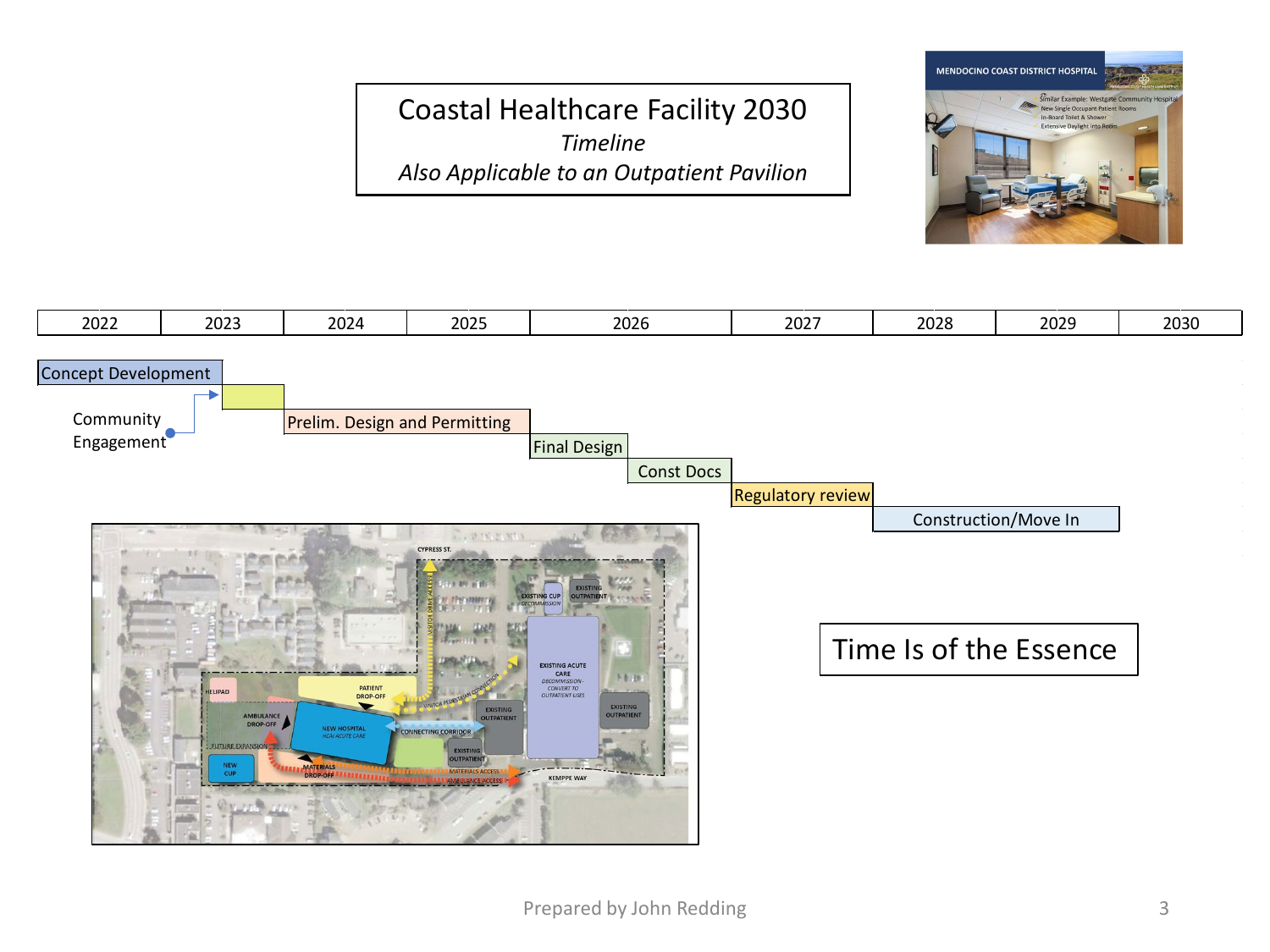

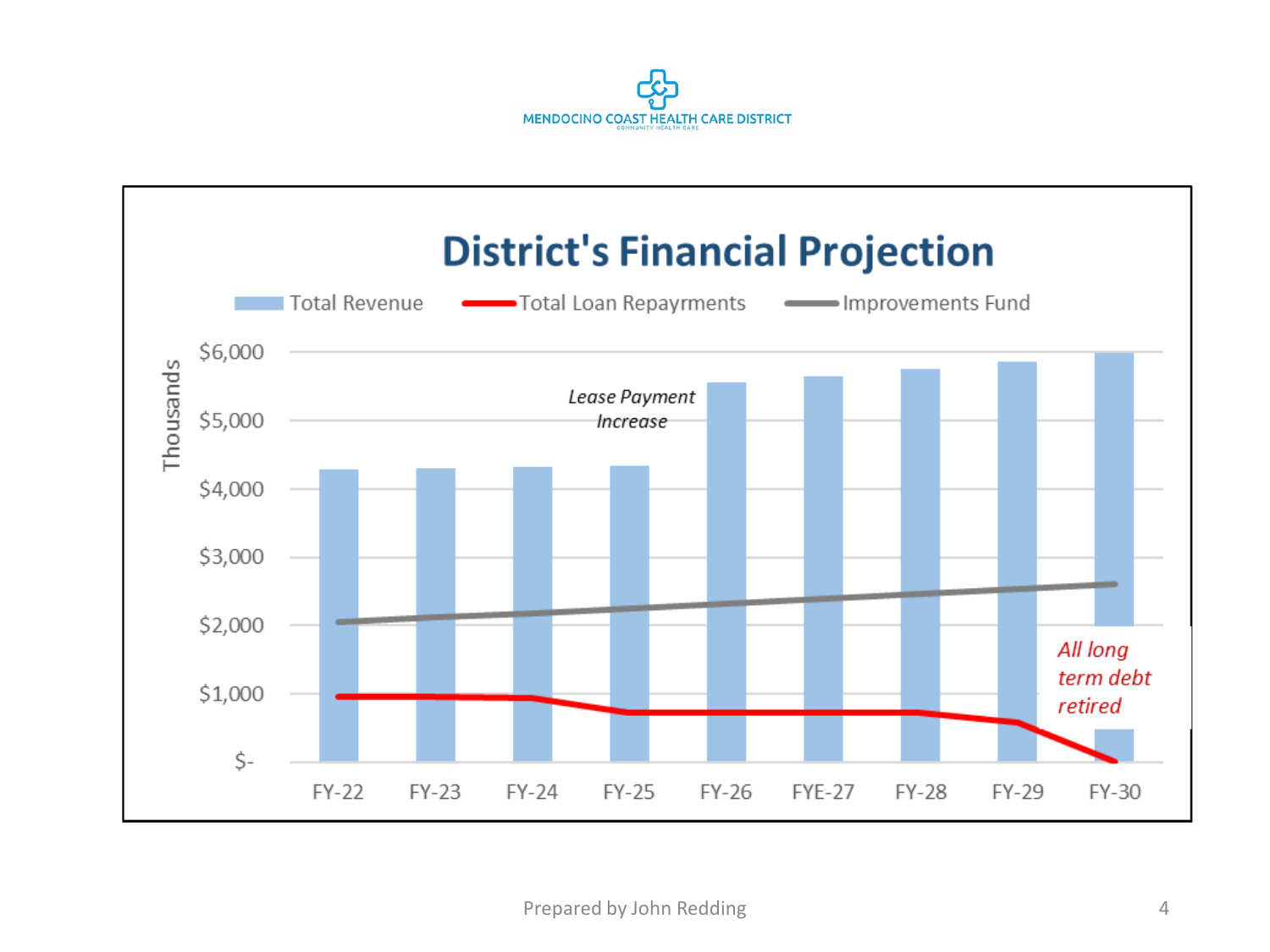